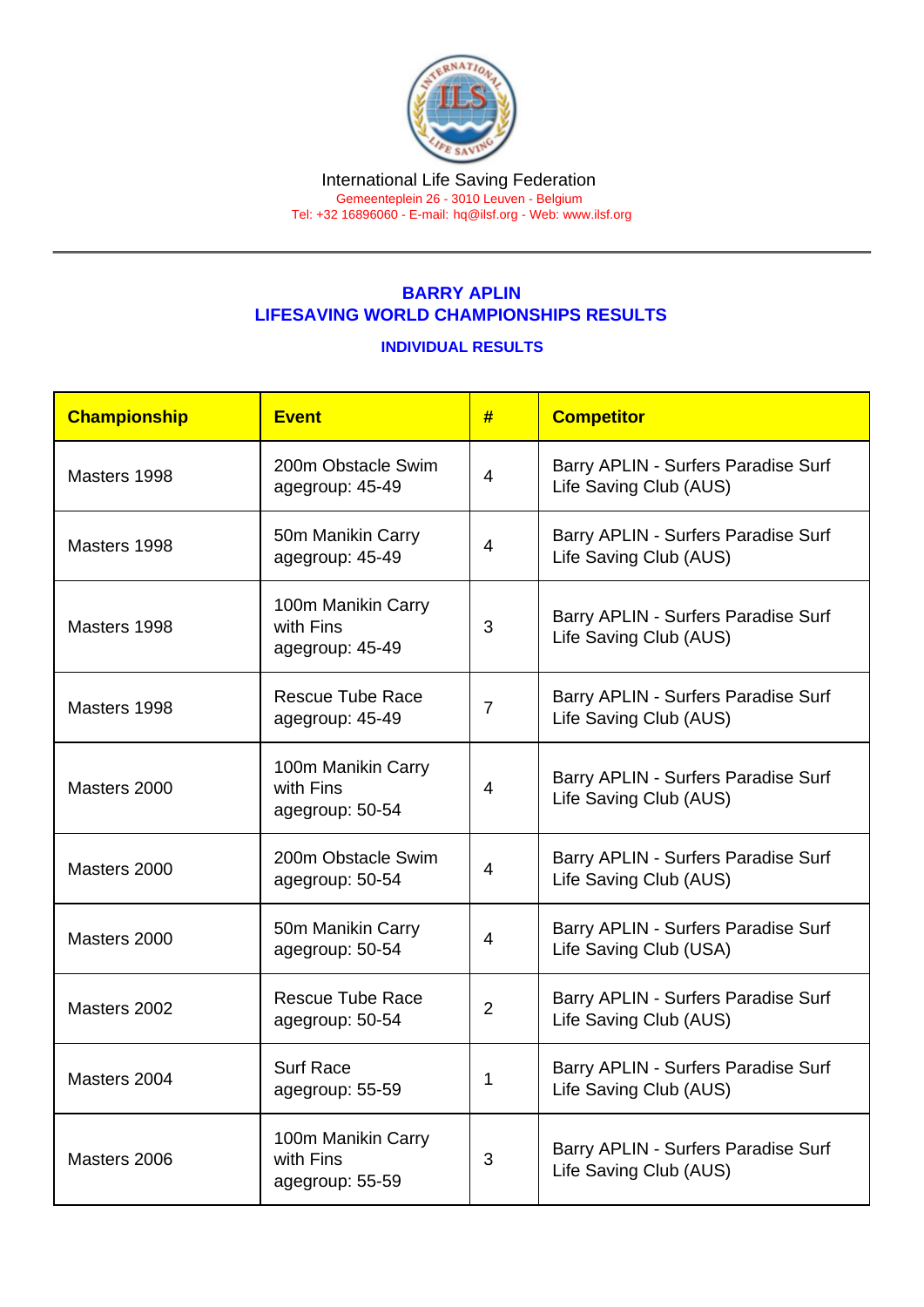| Championship | <b>Event</b>                          | #              | <b>Competitor</b>                                                  |  |
|--------------|---------------------------------------|----------------|--------------------------------------------------------------------|--|
| Masters 2006 | 100m Obstacle Swim<br>agegroup: 55-59 | 3              | Barry APLIN - Surfers Paradise Surf<br>Life Saving Club (AUS)      |  |
| Masters 2006 | 50m Manikin Carry<br>agegroup: 55-59  | 4              | Barry APLIN - Surfers Paradise Surf<br>Life Saving Club (AUS)      |  |
| Masters 2006 | <b>Surf Race</b><br>agegroup: 55-59   | 10             | Barry APLIN - Surfers Paradise Park<br>Surf Life Saving Club (AUS) |  |
| Masters 2008 | <b>Surf Race</b><br>agegroup: 55-59   | $\overline{2}$ | Barry APLIN - Surfers Paradise Surf<br>Life Saving Club (AUS)      |  |
| Masters 2014 | 100m Obstacle Swim<br>agegroup: 65-69 | 4              | Barry APLIN - Surfers Paradise Surf<br>Life Saving Club (AUS)      |  |
| Masters 2014 | 50m Manikin Carry<br>agegroup: 65-69  | 5              | Barry APLIN - Surfers Paradise Surf<br>Life Saving Club (AUS)      |  |
| Masters 2014 | <b>Surf Race</b><br>agegroup: 65-69   | 3              | Barry APLIN - Surfers Paradise Surf<br>Life Saving Club (AUS)      |  |
| Masters 2016 | <b>Surf Race</b><br>agegroup: 65-69   | 5              | Barry APLIN - Surfers Paradise Surf<br>Life Saving Club (AUS)      |  |
| Masters 2018 | <b>Board Race</b><br>agegroup: 70+    | 9              | Barry APLIN - Surfers Paradise Surf<br>Life Saving Club (AUS)      |  |
| Masters 2018 | <b>Surf Race</b><br>agegroup: 70+     | 3              | Barry APLIN - Surfers Paradise Surf<br>Life Saving Club (AUS)      |  |
| Masters 2010 | <b>Board Race</b><br>agegroup: 60-64  | 6              | Barry APLIN - Surfers Paradise Surf<br>Life Saving Club (AUS)      |  |
| Masters 2010 | <b>Surf Race</b><br>agegroup: 60-64   | $\overline{2}$ | Barry APLIN - Surfers Paradise Surf<br>Life Saving Club (AUS)      |  |

DISCLAIMER: These are sports results as retrieved on 30 Jun 2022 and are subject to change due to corrections.

If you think the displayed result is incorrectly presented, please raise a flag at [The ILS Lifesaving Sport Website.](https://sport.ilsf.org)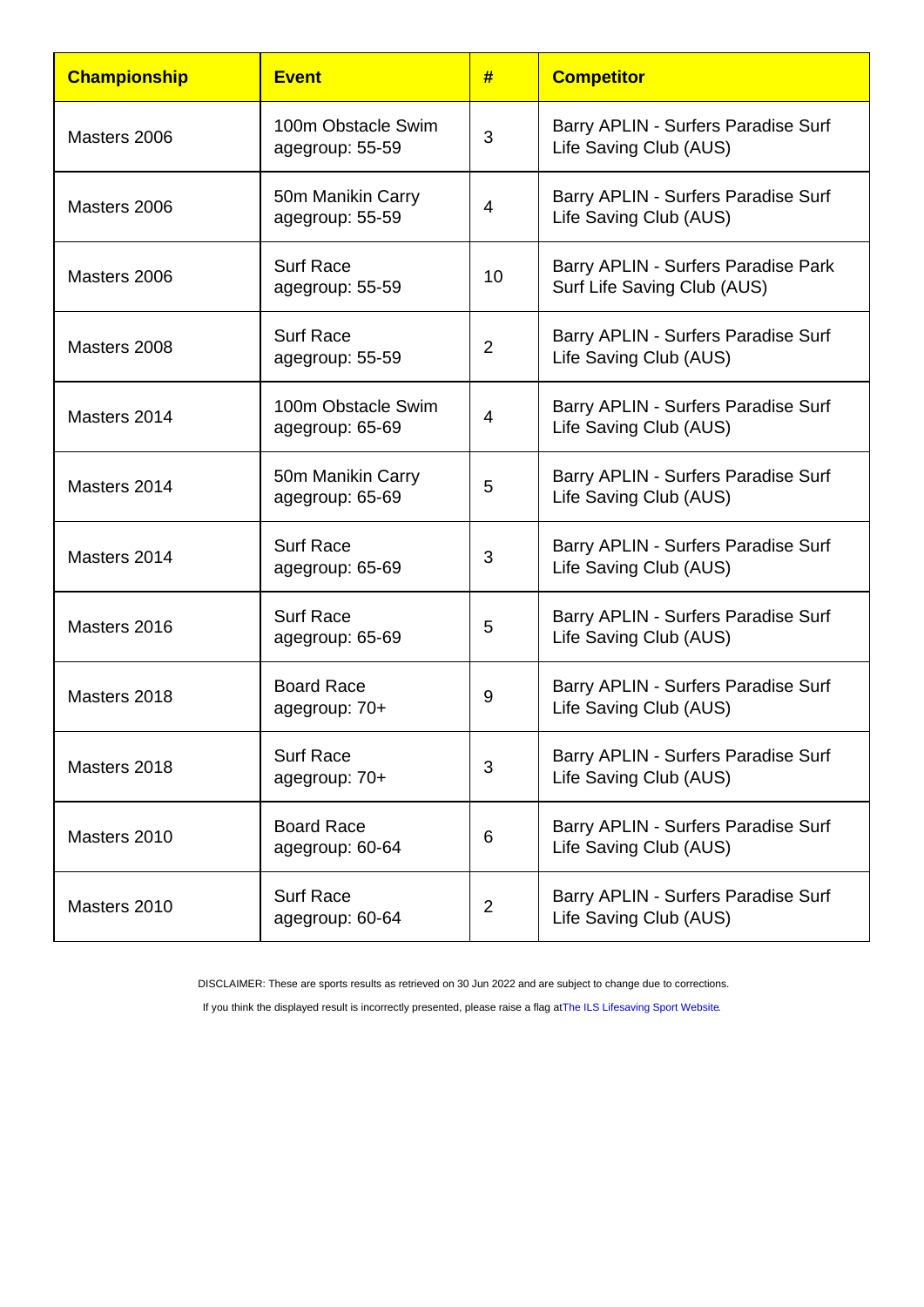### International Life Saving Federation Gemeenteplein 26 - 3010 Leuven - Belgium

Tel: +32 16896060 - E-mail: [hq@ilsf.org](mailto:hq@ilsf.org) - Web: [www.ilsf.org](https://www.ilsf.org)

# BARRY APLIN LIFESAVING WORLD CHAMPIONSHIPS RESULTS

## TEAM RESULTS

| Championship | Event                                | #              | <b>Competitors</b>                                                                                              |
|--------------|--------------------------------------|----------------|-----------------------------------------------------------------------------------------------------------------|
| Masters 2010 | <b>Surf Teams Race</b><br>150-169    | 1              | <b>Surfers Paradise Surf Life</b><br>Saving Club (AUS)<br>Barry APLIN, Craig CHAPMAN,<br><b>Bradley EDWARDS</b> |
| Masters 2002 | <b>Surf Teams Race</b><br>150-169    | $\mathbf 1$    | <b>Surfers Paradise Surf Life</b><br>Saving Club (USA)<br>Barry APLIN, Norman<br><b>FORREST, Bill HAYLOCK</b>   |
| Masters 2008 | <b>Board Rescue Race</b><br>55-59    | 1              | <b>Surfers Paradise Surf Life</b><br>Saving Club (AUS)<br>Barry APLIN, Norman<br><b>FORREST</b>                 |
| Masters 2010 | Oceanman/Oceanwoman Relay<br>130-149 | $\overline{2}$ | <b>Surfers Paradise Surf Life</b><br>Saving Club (AUS)<br>Barry APLIN, Craig CHAPMAN,<br><b>Bradley EDWARDS</b> |
| Masters 2010 | <b>Board Rescue Race</b><br>$60+$    | 2              | <b>Surfers Paradise Surf Life</b><br>Saving Club (AUS)<br>Barry APLIN, Norman<br><b>FORREST</b>                 |
| Masters 2018 | <b>Surf Teams Race</b><br>150-169    | $\overline{2}$ | <b>Surfers Paradise Surf Life</b><br>Saving Club (AUS)<br>Barry APLIN, Brydon<br>HALLIDAY, Luke LORENZIN        |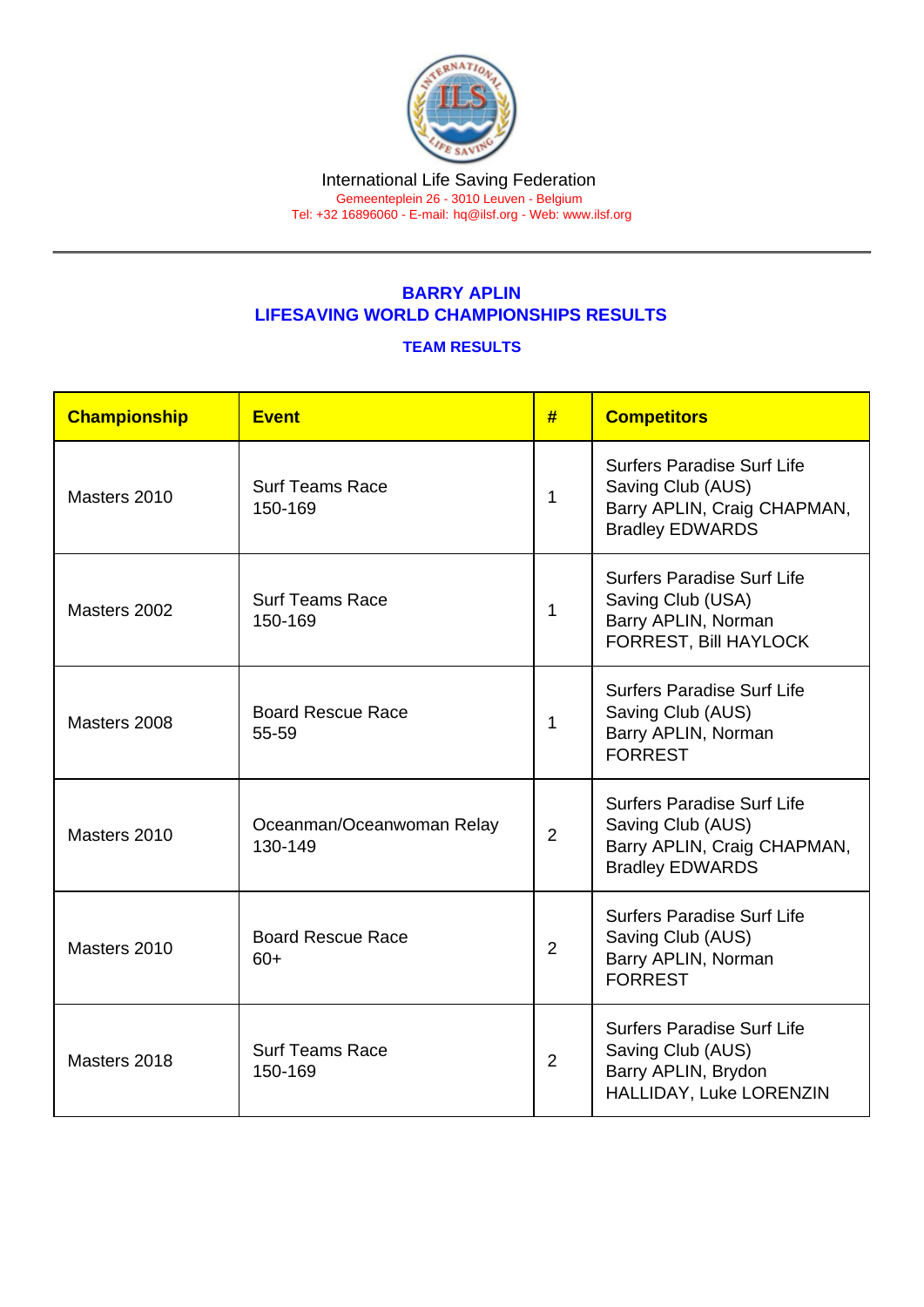| <b>Championship</b> | <b>Event</b>                         | #              | <b>Competitors</b>                                                                                                                      |
|---------------------|--------------------------------------|----------------|-----------------------------------------------------------------------------------------------------------------------------------------|
| Masters 2002        | Oceanman/Oceanwoman Relay<br>150-169 | 3              | <b>Surfers Paradise Surf Life</b><br>Saving Club (AUS)<br>Peter ANDERSON, Barry<br><b>APLIN, Bill MAYLOCK</b>                           |
| Masters 2014        | Oceanman/Oceanwoman Relay<br>$170+$  | 3              | <b>Surfers Paradise Surf Life</b><br>Saving Club (AUS)<br>Barry APLIN, Norman<br>FORREST, Bill HAYLOCK                                  |
| Masters 2014        | 4x50m Obstacle Relay<br>$230+$       | 3              | <b>Surfers Paradise Surf Life</b><br>Saving Club (AUS)<br>Barry APLIN, Bill HAYLOCK,<br>Stuart KEAY, Jason POINTING                     |
| Masters 2004        | <b>Board Rescue Race</b><br>55-59    | 3              | <b>Surfers Paradise Surf Life</b><br>Saving Club (AUS)<br>Barry APLIN, Norman<br><b>FORREST</b>                                         |
| Masters 2002        | <b>Board Rescue Race</b><br>50-54    | 3              | <b>Surfers Paradise Surf Life</b><br>Saving Club (AUS)<br>Barry APLIN, Norman<br><b>FORREST</b>                                         |
| Masters 2008        | <b>Surf Teams Race</b><br>150-169    | 4              | <b>Surfers Paradise Surf Life</b><br>Saving Club (AUS)<br>Barry APLIN, Bradley<br>EDWARDS, Norman<br><b>FORREST</b>                     |
| Masters 2014        | <b>Surf Teams Race</b><br>$170+$     | $\overline{4}$ | <b>Surfers Paradise Surf Life</b><br>Saving Club (AUS)<br>Barry APLIN, Stuart KEAY,<br><b>Jason POINTING</b>                            |
| Masters 2016        | <b>Surf Teams Race</b><br>$170+$     | 4              | <b>Surfers Paradise Surf Life</b><br>Saving Club (AUS)<br>Barry APLIN, Bill HAYLOCK,<br><b>Jason POINTING</b>                           |
| Masters 2014        | 4x50m Medley Relay<br>$230+$         | 5              | <b>Surfers Paradise Surf Life</b><br>Saving Club (AUS)<br>Barry APLIN, Craig CHAPMAN,<br><b>Bradley EDWARDS, Bill</b><br><b>HAYLOCK</b> |